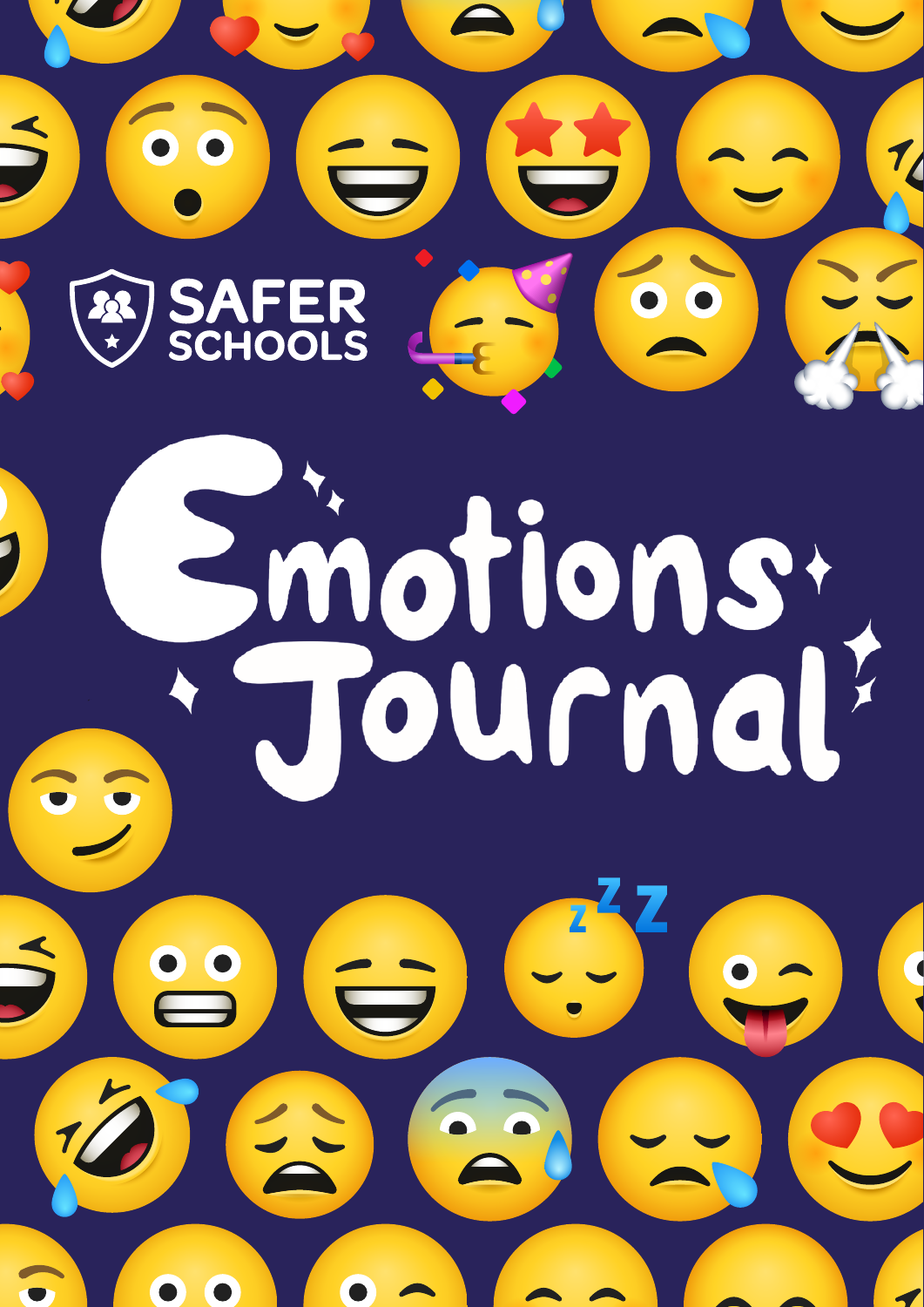

## **Emotions Journal**

**What is this for?**

If we can recognise what an emotion is and can identify what triggered it, we can use this information to help us understand what is going on inside us and guide us towards an action we might need to take.

Recognising, understanding and managing our emotions can be very difficult. To better process how and why we feel the way we do takes time and experience, and sometimes a little support.

Taking time to think about how we feel and reflecting on why this might be is a great starting point for developing our own emotional intelligence and understanding what we can do to better manage and process our emotions.

Some emotions may feel more uncomfortable than others but it's really important we allow ourselves to feel and process our emotions and not deny them, shut them down or block them out.

This emotion journal is your personal place to express your emotions without judgement. Maybe you're feeling jealous because your friend got a better phone than you or you're excited for an upcoming concert? Write it all down here.

You can also score the intensity of your emotion. For example: You might be a level 3 'happy' when you pass your test but a level 9 'happy' when your team wins a match.

If there are any emotions you can't identify, that's okay! Write down your thoughts and talk to an adult you trust about what is going on inside.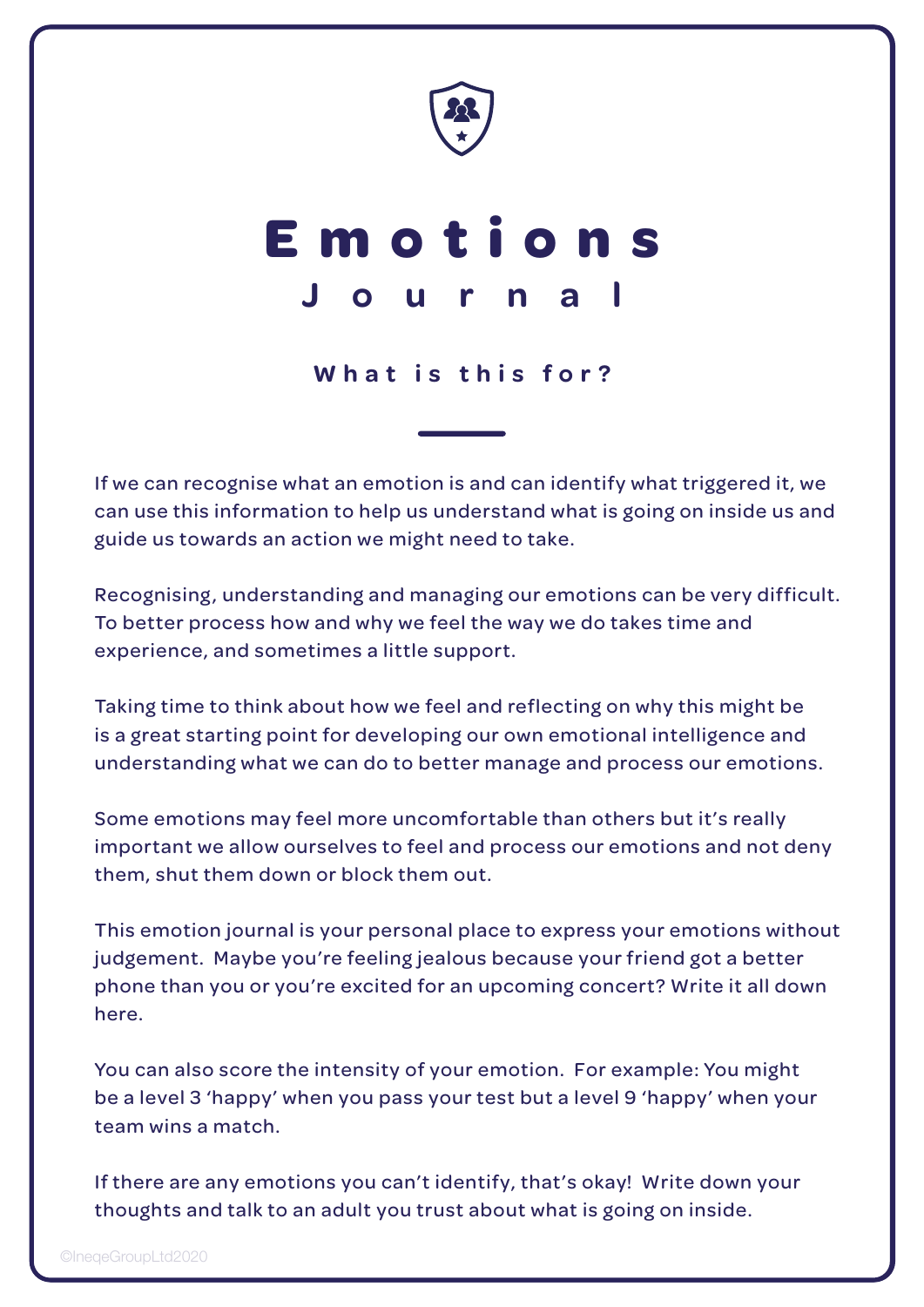

# **Emotions**

#### **Facts**

#### **What are emotions telling us?**

Our emotions, even the ones that feel uncomfortable, are giving us guidance on actions to take. Your trusted adults can help you figure out what your emotions are telling you to do. Here are some examples:

When we are feeling **insecure**, our emotions are telling us to consider our own **strengths**.

When we are feeling really **tired** and **withdrawn**, our emotions are telling us to **recharge** and to learn more about how we **use energy**.

When we are feeling **hopeful**, our emotions are telling us to keep going and persevere **towards our goal**.

#### **Did you know that some languages have words for emotions that don't directly translate into English?**

**Hiraeth** is a Welsh word and it means feeling a type of longing for home, or a time in your past, that you have positive memories of and would like to return to.

**Waldeinsamkeit** is a German word to describe the feeling of being alone in the woods.

**Jayus** is an Indonesian word for a joke so badly told and not funny that it actually makes you laugh.

**Koi No Yokan** is a Japanese word for the feeling that when you meet someone for the first time, you know you'll fall in love.

Emotions are powerful, and can at times be overwhelming. Never be afraid to talk about

how you are feeling to a family member, an adult you trust, a friend or Childline.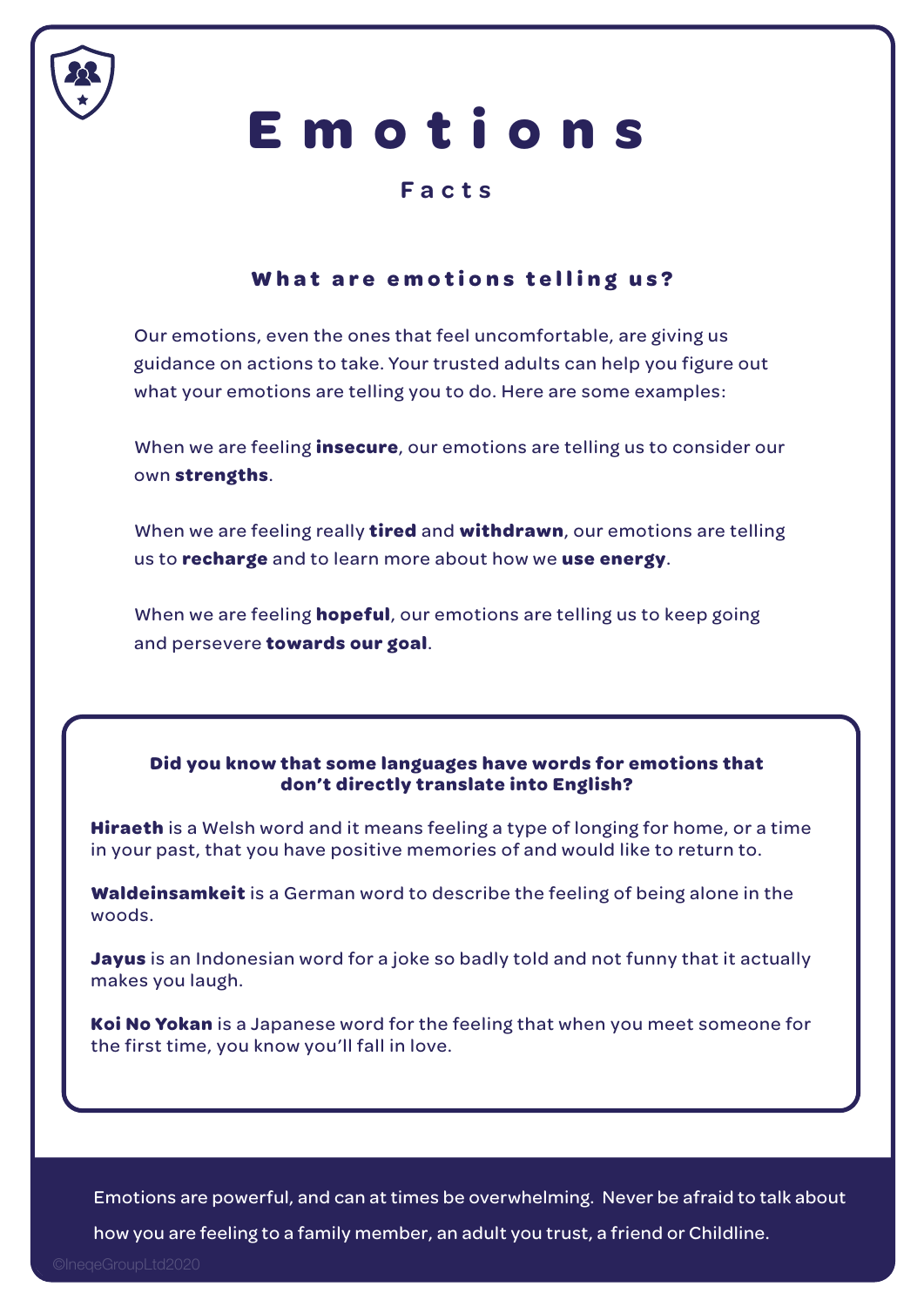

#### **Emotions**



Accepted **Bliss** Calm **Cheerful** Confident Content **Courageous** Confident **Creative Curious** Delighted Elated Glad Glee Grateful Happy Hopeful Joyful Loved Loving Optimistic Peaceful Pleased Proud Relaxed Respected **Satisfied** Silly **Terrific Trusting Wacky** 

Active Amazed Animated Astonished Astounded Awe Bewildered **Confused** Disillusioned **Dismayed** Eager Ecstatic Energetic Enthusiastic Excited Exuberant Flabbergasted Goofy **Hilarious** Keen Moved Passionate Perplexed **Shocked Speechless** Startled Strong **Stunned Surprised** Taken aback **Thrilled** 



Apathetic Bad Bored **Busy Distracted** Indifferent Overwhelmed Pressured Rushed Sleepy **Stressed Tired** Uncomfortable Unfocussed

#### **Top Tip!**

Make sure to look up the definitions for any emotions you don't understand.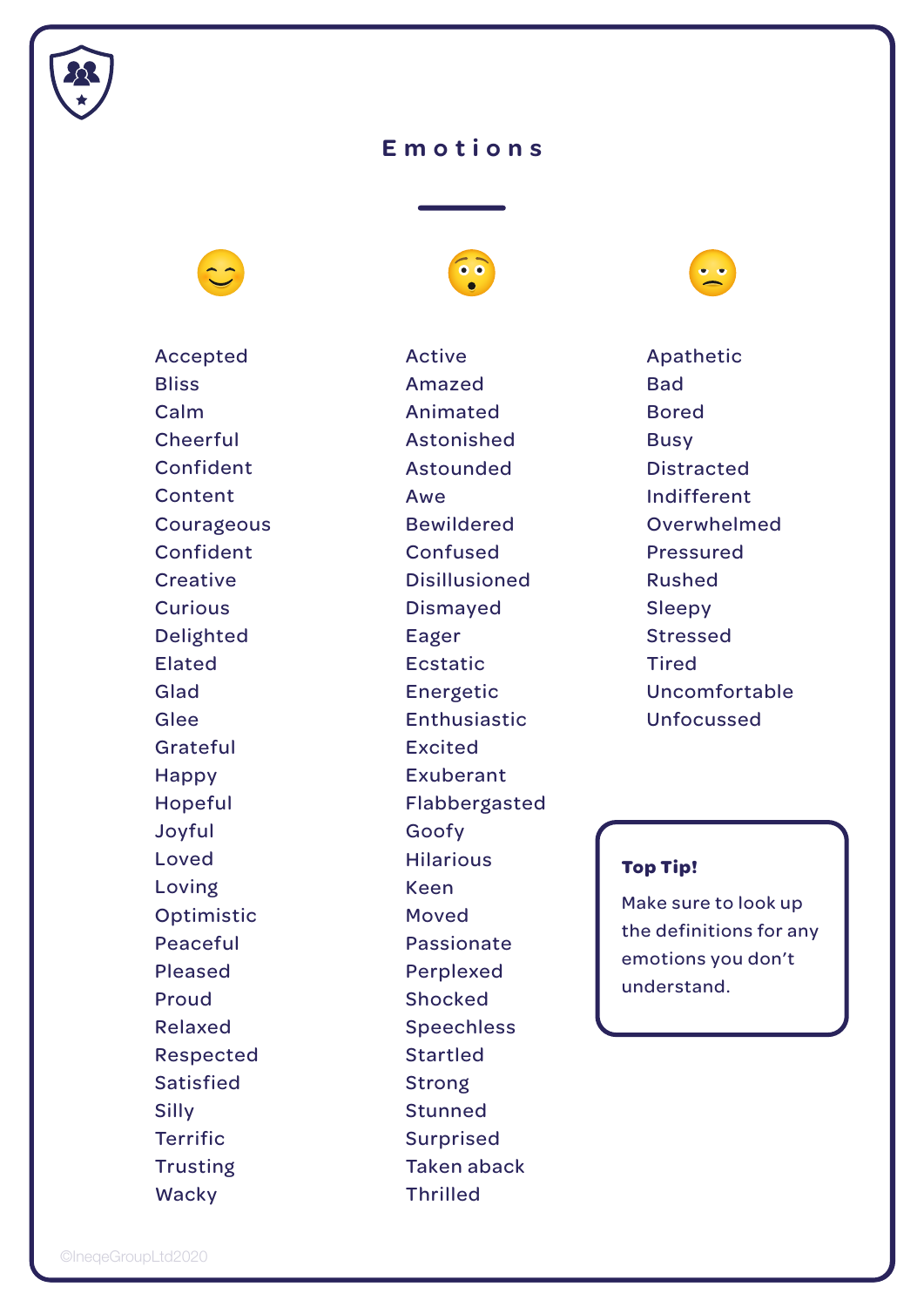

#### **Emotions**



Afraid Anxious Apprehensive Excluded Exposed Fearful Frightened **Helpless** Inadequate Insecure Insignificant Intimidated Nervous Overwhelmed Panicky Rejected **Scared** Shaky Tense Threatened Uneasy Vulnerable Weak Worried **Worthless** 

Ashamed Awful Depressed Despair Disappointed **Discouraged** Embarrassed Empty Fragile Gloomy Grief Guilty **Hurt** Inferior Isolated Let Down Lonely Miserable Powerless Remorseful **Sad** Sorry Unloved Victimised Vulnerable



Aggressive Angry Annoyed Betrayed Bitter Bugged **Cross** Destructive Disgusted Disrespected **Distant** Exasperated Frustrated Fuming Furious Grumpy Irritated Jealous Let Down Mad Mean **Outraged** Provoked Resentful Withdrawn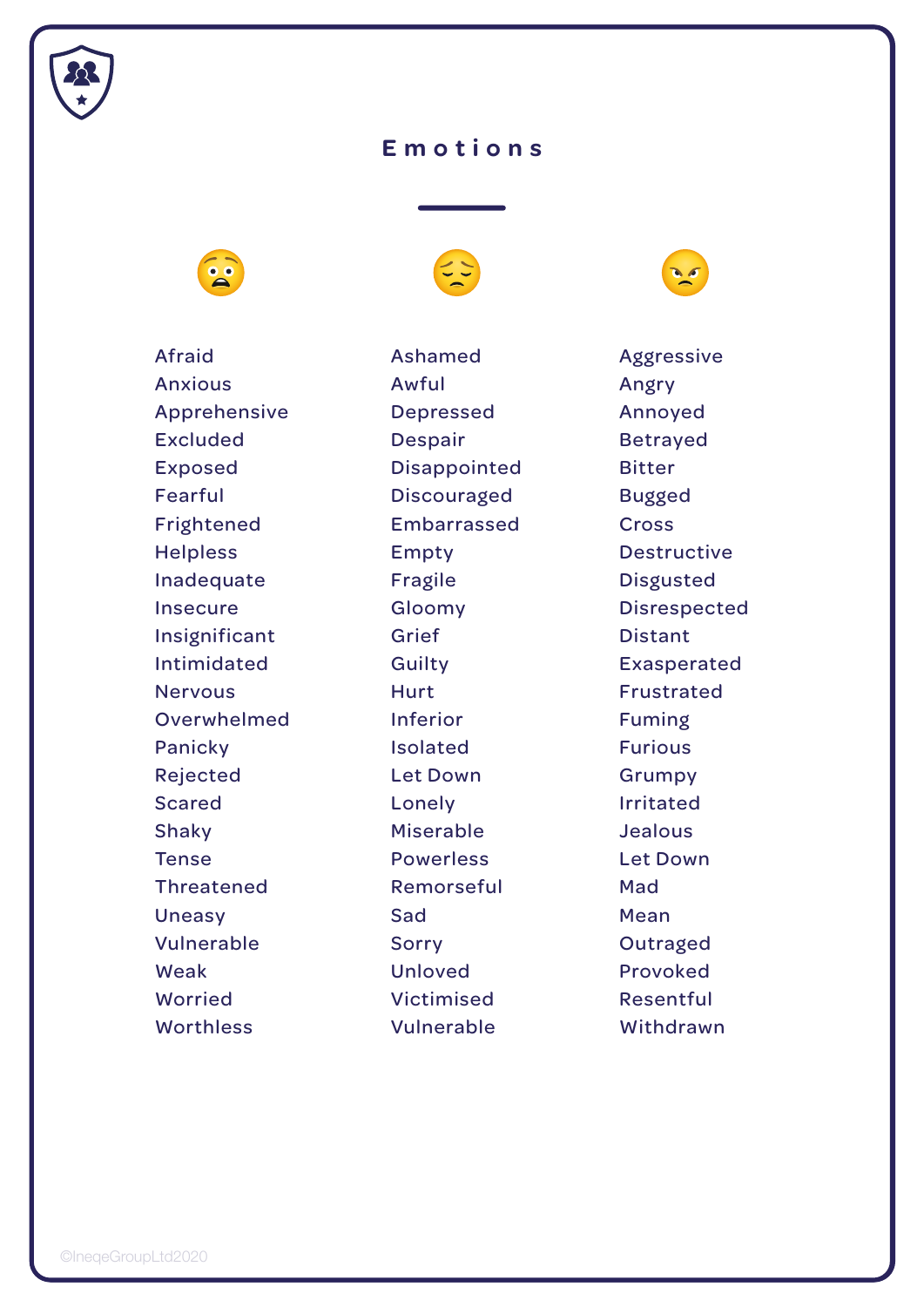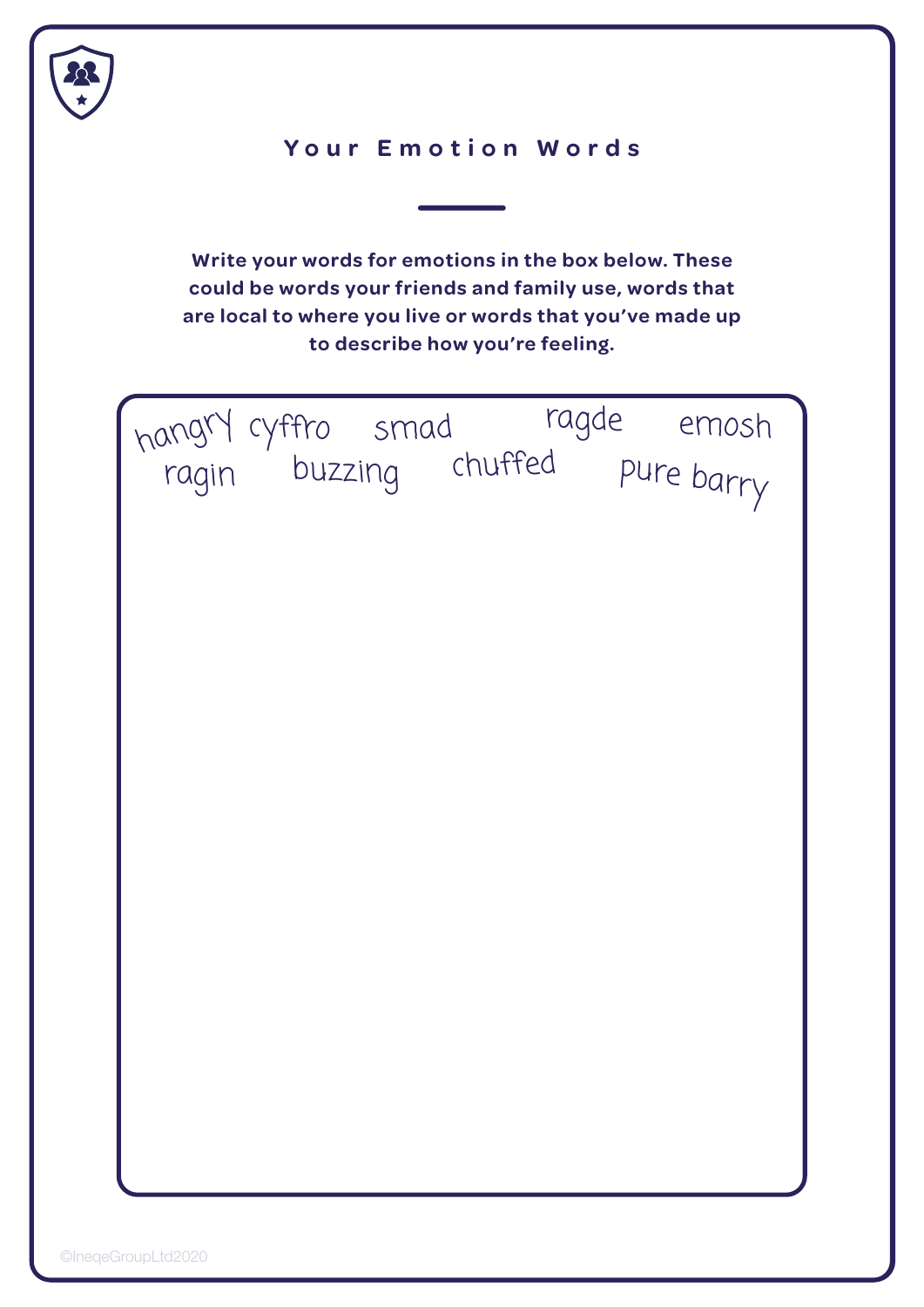

#### **EXAMPLE PAGE 1**

## **Day:** Monday October 19th

#### **Morning**

I feel anxious this morning, level 8. I don't know why I feel this way? I just woke up feeling like this. I don't want to eat breakfast and I feel really tired, even though I slept for a long time last night. I guess I better go get ready for school.

#### **Afternoon**

Mrs Bird held me back in her class, she said I didn't seem myself recently and asked what was on my mind. She's my favourite teacher and I felt safe talking to her so I told her what I was feeling this morning. She asked me some questions and I realised that my anxiety was triggered because i am trying to do too many extra curricular activities on top of school work.

#### **Evening**

I felt ... relief after talking to Mrs Bird. She suggested that I talk to mum and dad about my extra curriculars. I was nervous to talk to them, I didn't think they'd understand but it was a really good talk!!! They listened to me, then we talked about what I should take a break from. I feel really hopeful now.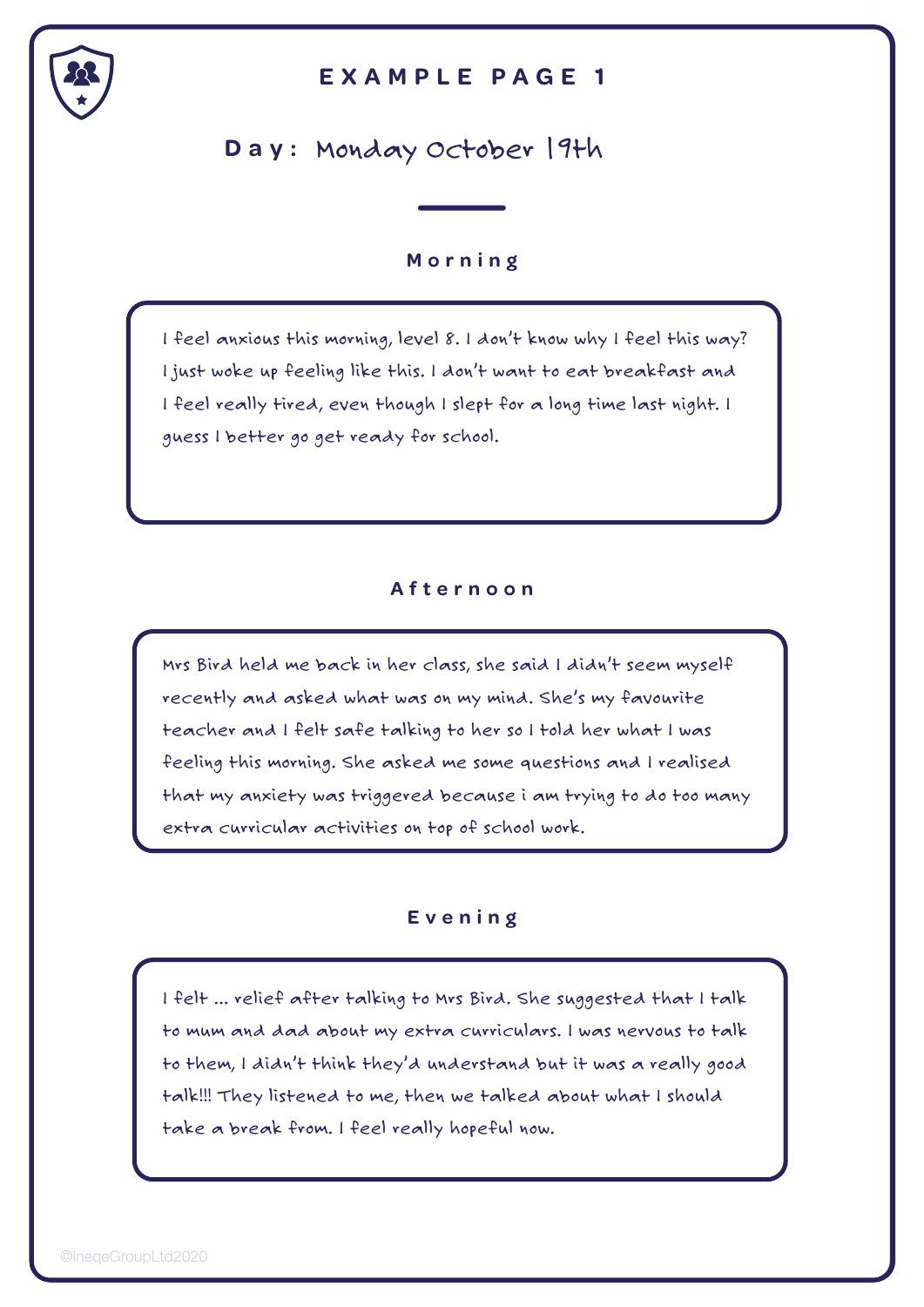

#### **EXAMPLE PAGE 2**

## **Day:** Monday December 5th

#### **Morning**

So dreading school today, wishing it was the weekend and I could just stay in bed all day.

#### **Afternoon**

Had lunch at my locker today so I didn't have to go to the canteen on my own – couldn't face the embarrassment. But Louise from science talked to me in class this morning. She's sooo lovely. I'd really like to be her friend but im afraid she won't want to be mine. . .

#### **Evening**

I thought about Louise on the way home and I've decided to take the risk and ask if I can sit with her at lunch. I feel really nervous about it because what if she says no? But she seems really nice and she likes the same music as me, so I can talk to her about that. I feel more hopeful about school tomorrow.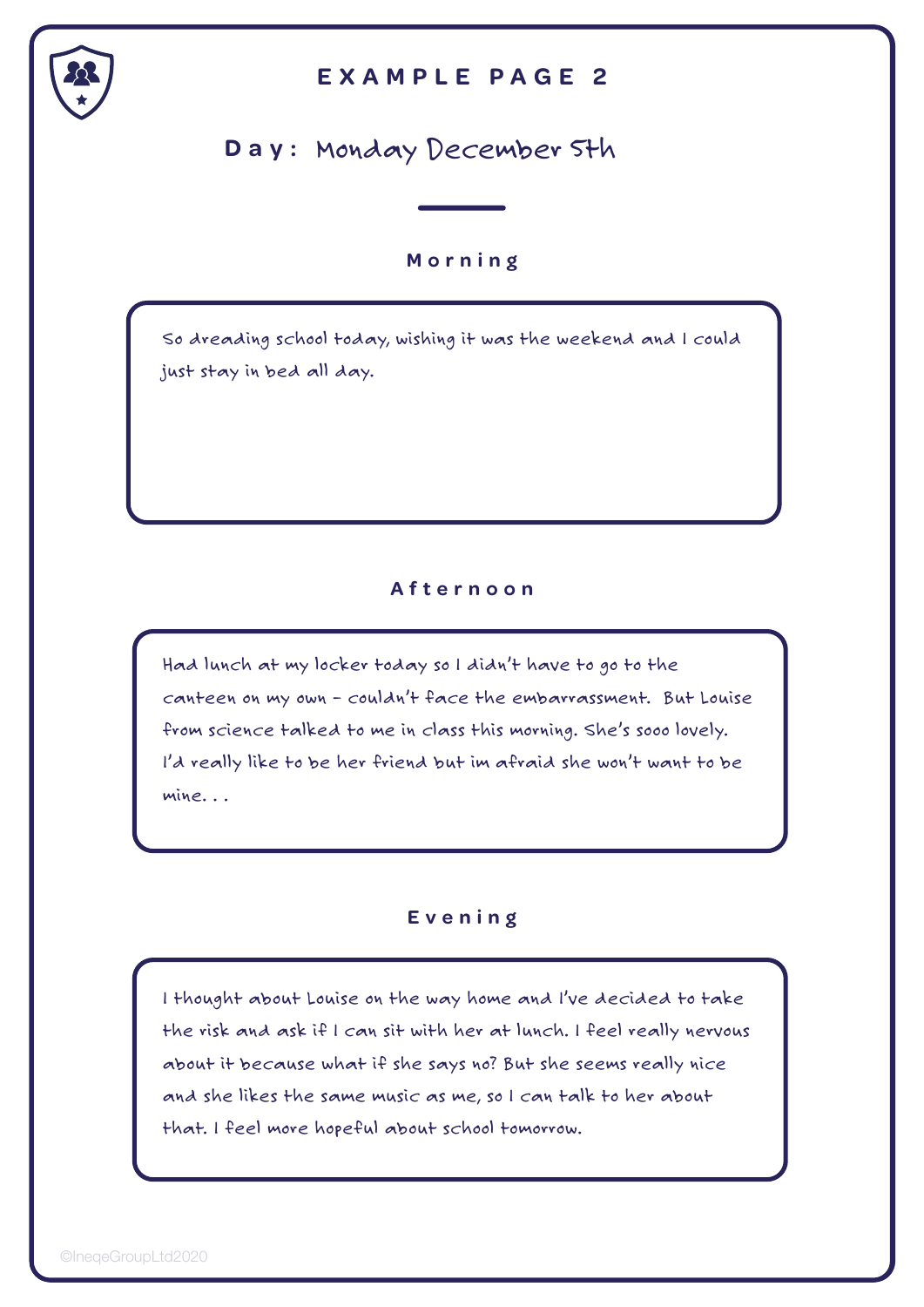